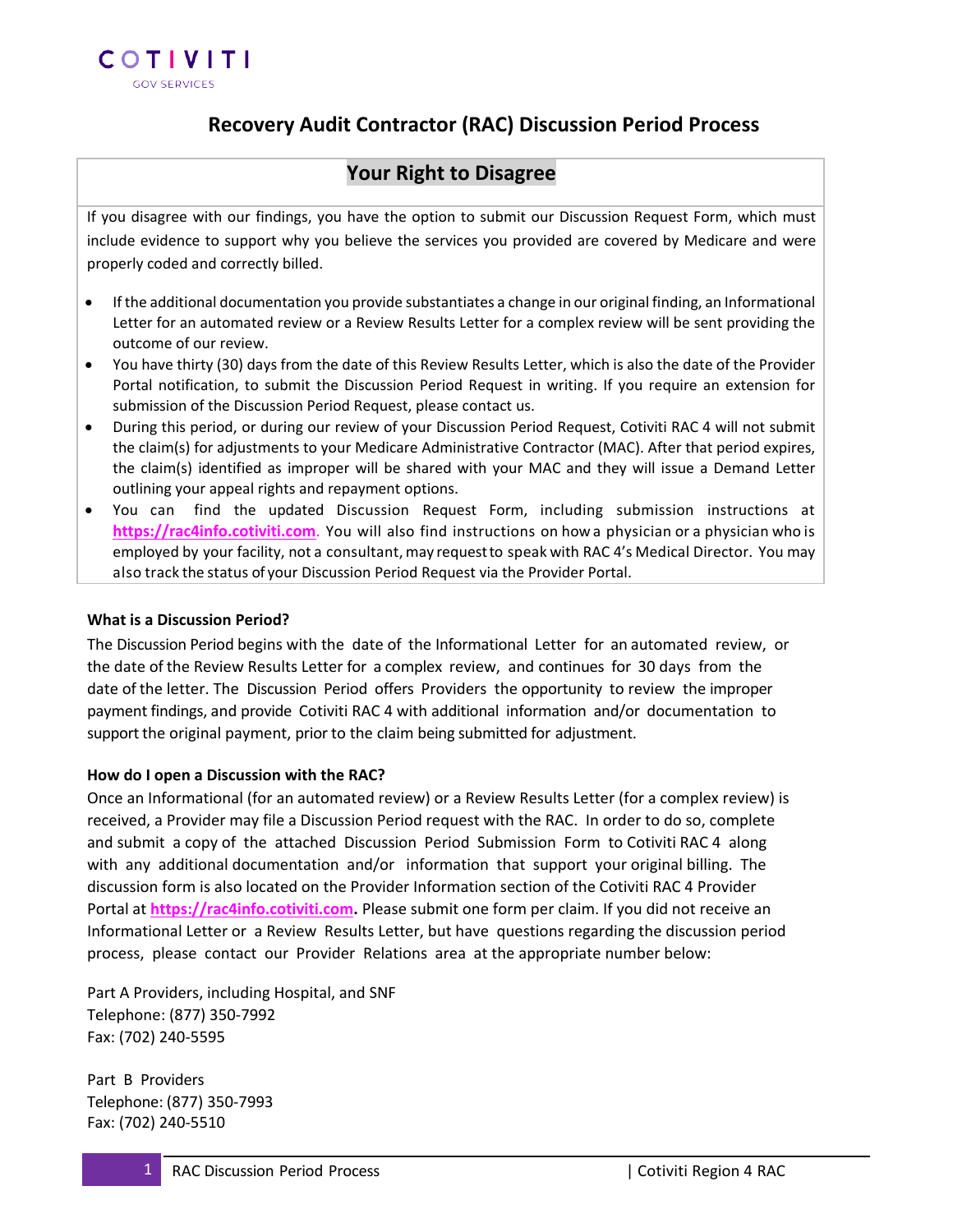

#### **Can a Physician request to discuss an improper payment finding with Cotiviti RAC 4's Contractor Medical Director?**

A physician employed with a Hospital or Physician Office, may submit a request to discuss an improper payment finding with Cotiviti RAC 4's Contractor Medical Director within 30 days from the Informational Letter date for an automated review or the Review Results Letter date for a complex review. The request may be uploaded to the secure provider portal, or via fax at (702) 240-5595 for Part A Providers and (702) 240-5510 for Part B Providers. A physician may also contact our Provider Relations area at the appropriate number below to schedule a Peer-to-Peer teleconference.

Part A Providers, including Hospital, and SNF Telephone: (877) 350-7992 Fax: (702) 240-5595

Part B Providers Telephone: (877) 350-7993 Fax: (702) 240-5510

## **What happens to the documentation and information that is submitted with the Discussion form?**

The documentation and information is reviewed by a separate, independent reviewer at Cotiviti RAC 4 who then makes a determination on the improper payment finding. A determination letter is sent to the Provider advising of the outcome of the discussion period review. If the Cotiviti RAC 4 reviewer makes the determination that the improper payment finding should be closed, after the review of the discussion information, no improper payment findings will be identified and the claim will not be submitted to the MAC for adjustment. If the reviewer makes the determination that the improper payment finding is valid, the claim will be submitted to the MAC for adjustment. Whether the review finalizes as a finding or no finding a review outcome letter will be post to the portal home page and mailed to the provider.

# **What happens if I do not submit Discussion Documentation to the RAC within 30 days from the Informational or Review Results Letter Date?**

If you do not submit Discussion Documentation or a request for a Peer-to-Peer Discussion Period Review to the RAC within 30 days from the Informational or Review Results Letter date, the claim will be submitted to the Medicare Administrative Contractor (MAC) for adjustment. The RAC is not required to accept discussion requests after the  $31<sup>st</sup>$ , day from the date on the Informational or Review Results letter. If the claim has already been forwarded to the MAC for adjustment, and the RAC receives a discussion request, the RAC shall immediately notify the Provider in writing that the discussion request is invalid.

## **How may I track the status of my Discussion or Correspondence?**

Log into the Provider Portal at **[https://rac4info.cotiviti.com](https://rac4info.cotiviti.com/)** to track the status of the Discussion Period Request or Correspondence. After the login process, navigate to the Discussion and Correspondence tab on the toolbar. You are then directed to the Discussion and Correspondence Tracking screen which provides the RAC Case ID, Claim Number, Date of Service From, Date of Service To, Discussion Received Date (which indicates the date Cotiviti RAC 4 received the Discussion Documentation), Discussion Determination (which indicates the outcome of the review) Discussion Determination Date (which indicates the date the review was completed).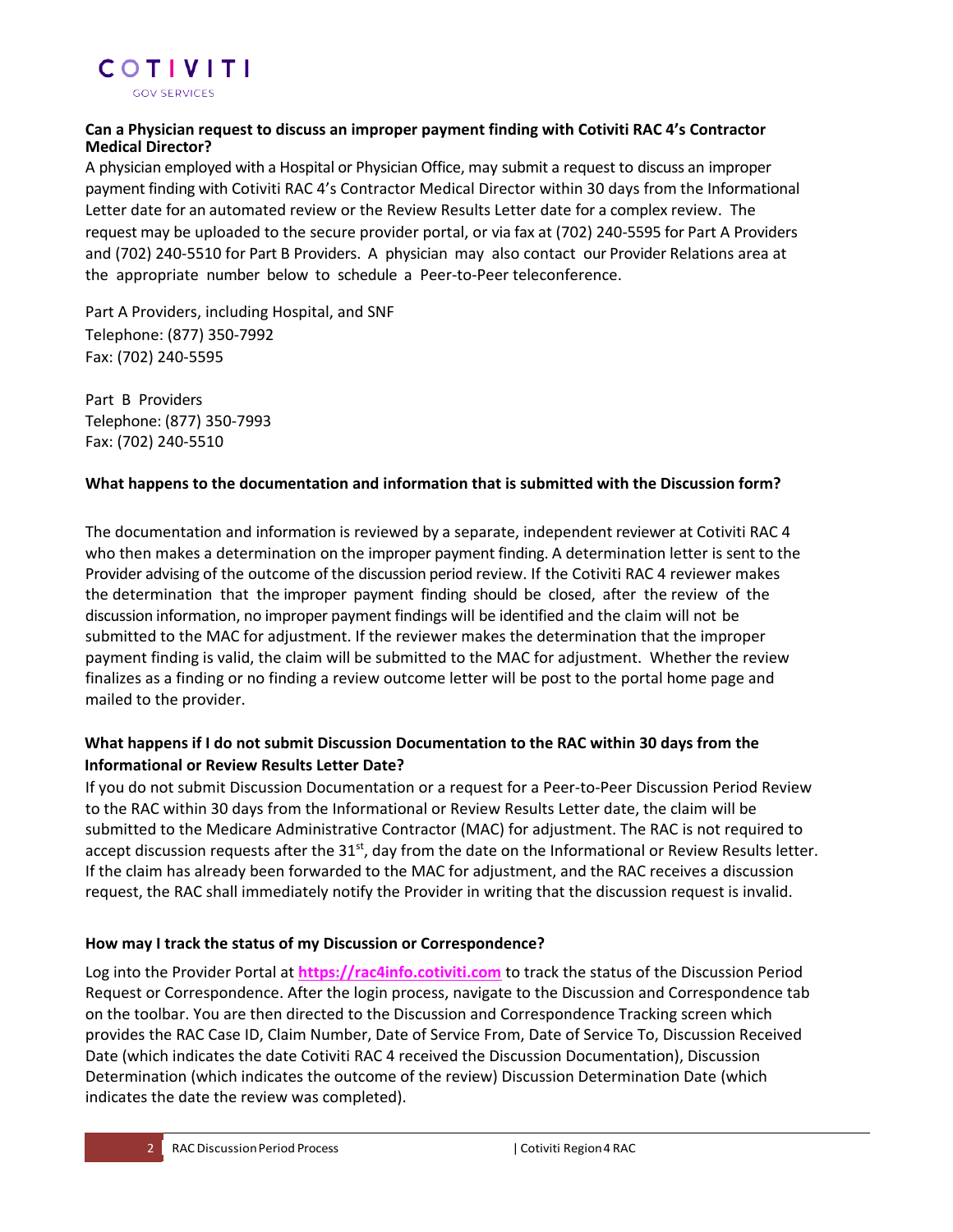



 $\overline{\phantom{a}}$ 

# **REGION 4 RECOVERY AUDIT CONTRACTOR (RAC) DISCUSSION PERIOD SUBMISSION FORM PART A: HOSPITALS/SKILLED NURSING FACILITIES**

| RAC 4 Part A Discussion Period Review<br>To: | Fax:<br>(702) 240-5595                                                                                                                                                                                                                                                                                                                          |
|----------------------------------------------|-------------------------------------------------------------------------------------------------------------------------------------------------------------------------------------------------------------------------------------------------------------------------------------------------------------------------------------------------|
| From:                                        | Date:<br><u> 1989 - Johann Barn, mars et al. (b. 1989)</u>                                                                                                                                                                                                                                                                                      |
|                                              |                                                                                                                                                                                                                                                                                                                                                 |
|                                              | Pages: 2008 2010 2021 2022 2023 2024 2022 2022 2023 2024 2022 2023 2024 2022 2023 2024 2022 2023 2024 2025 202                                                                                                                                                                                                                                  |
| Is this a Peer-to-Peer Discussion Request?   | NO (I am not requesting a teleconference)<br><b>YES</b>                                                                                                                                                                                                                                                                                         |
|                                              | Note: A physician or a physician employed by the Provider, not a consultant, may request to hold discussions with the RAC<br>4 Contractor Medical Director (CMD). Please donot select "yes" if a physician employed with your facility is not<br>requesting to schedule a teleconference with the Contractor Medical Director and Review Staff. |
|                                              | Please review the attached additional materials and re-evaluate the original improper payment determination                                                                                                                                                                                                                                     |
| for:<br>Audit Number:                        |                                                                                                                                                                                                                                                                                                                                                 |
| Claim Number                                 |                                                                                                                                                                                                                                                                                                                                                 |
| Provider Name:                               |                                                                                                                                                                                                                                                                                                                                                 |
| Provider Number:                             |                                                                                                                                                                                                                                                                                                                                                 |
| Comments:                                    |                                                                                                                                                                                                                                                                                                                                                 |

#### **SUBMISSION INSTRUCTIONS:**

- Submit this form and all additional materials via direct upload to the provider portal, fax or mail. Due to the inconsistent quality and reliability of fax transmission we strongly discourage the use of fax when sending more than 50 pages. Please submit records of this size through the provider portal or mail.
- Please submit one (1) form for each claim**. DO NOT** bundle documentation for multiple claims.
- Enclose a copy of the Audit Detail Page that is attached to the Informational Letter for an automated review **OR** Review Results Letter for a complex review.
- You may track the status of your Discussion Period Request at **[https://rac4info.cotiviti.com](https://rac4info.cotiviti.com/)**.
- Cotiviti will perform an independent review of the materials you have submitted and provide you with a written response.

| Mail: CMS RAC 4 Part A Discussion Period Review |
|-------------------------------------------------|
| C/O Cotiviti-8000                               |
| 66 East Wadsworth Park Drive, Box 12005         |
| Draper, UT 84020                                |
| Phone: Part A Provider Relations: (877)350-7992 |
| Fax: 702-240-5595                               |
| Portal: https://rac4info.cotiviti.com           |

The information transmitted in thisfax and any file transmitted with it is confidential and may contain legally privileged material. It is intended for the sole use of the addressee. If you are not the intended recipient, any review, retransmission, disclosure, dissemination, reliance upon or other use of, thisinformation is prohibited and may be unlawful. If you received thisin error, please contact thesender and destroy thematerial.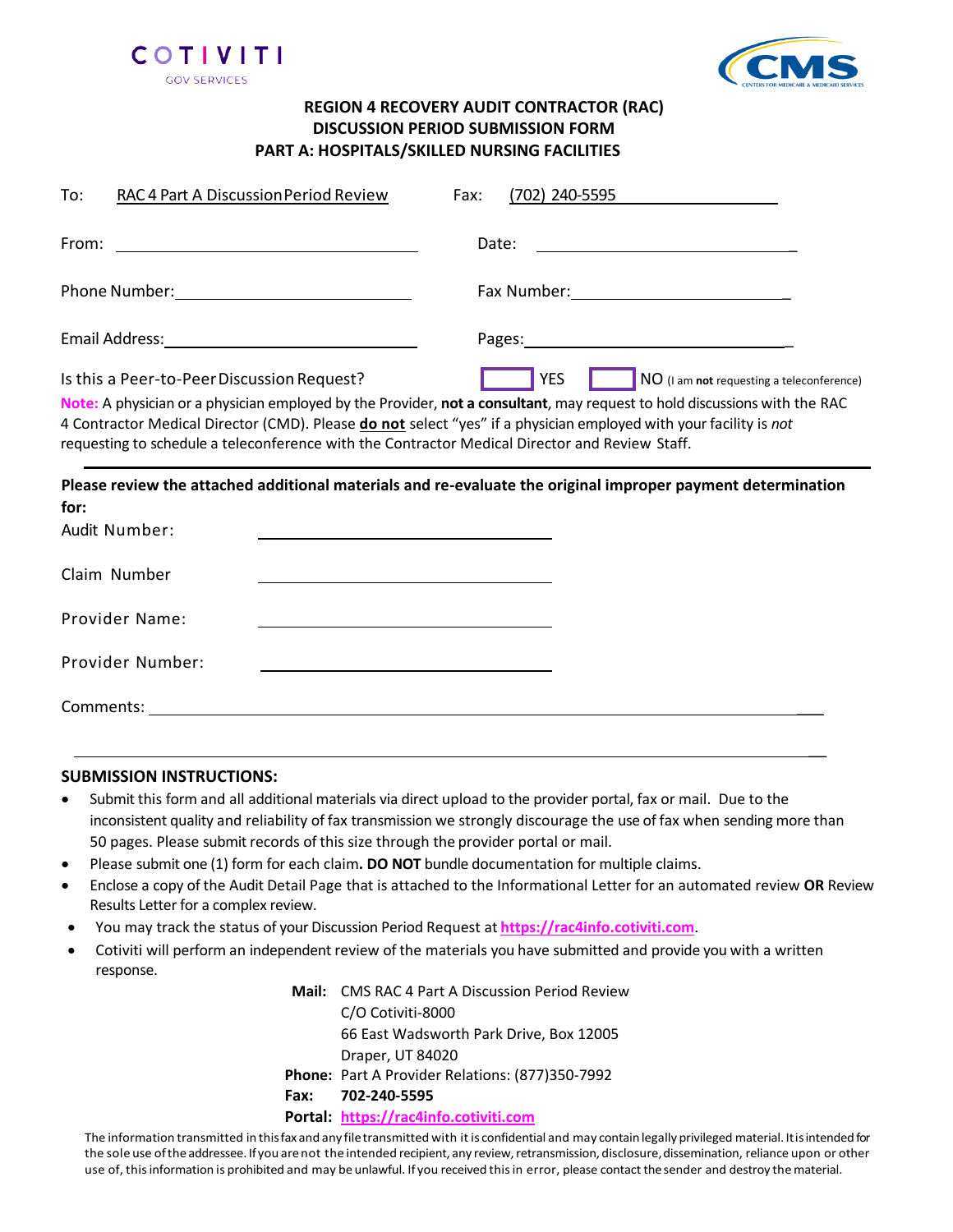

# **Page Left Blank Intentionally**